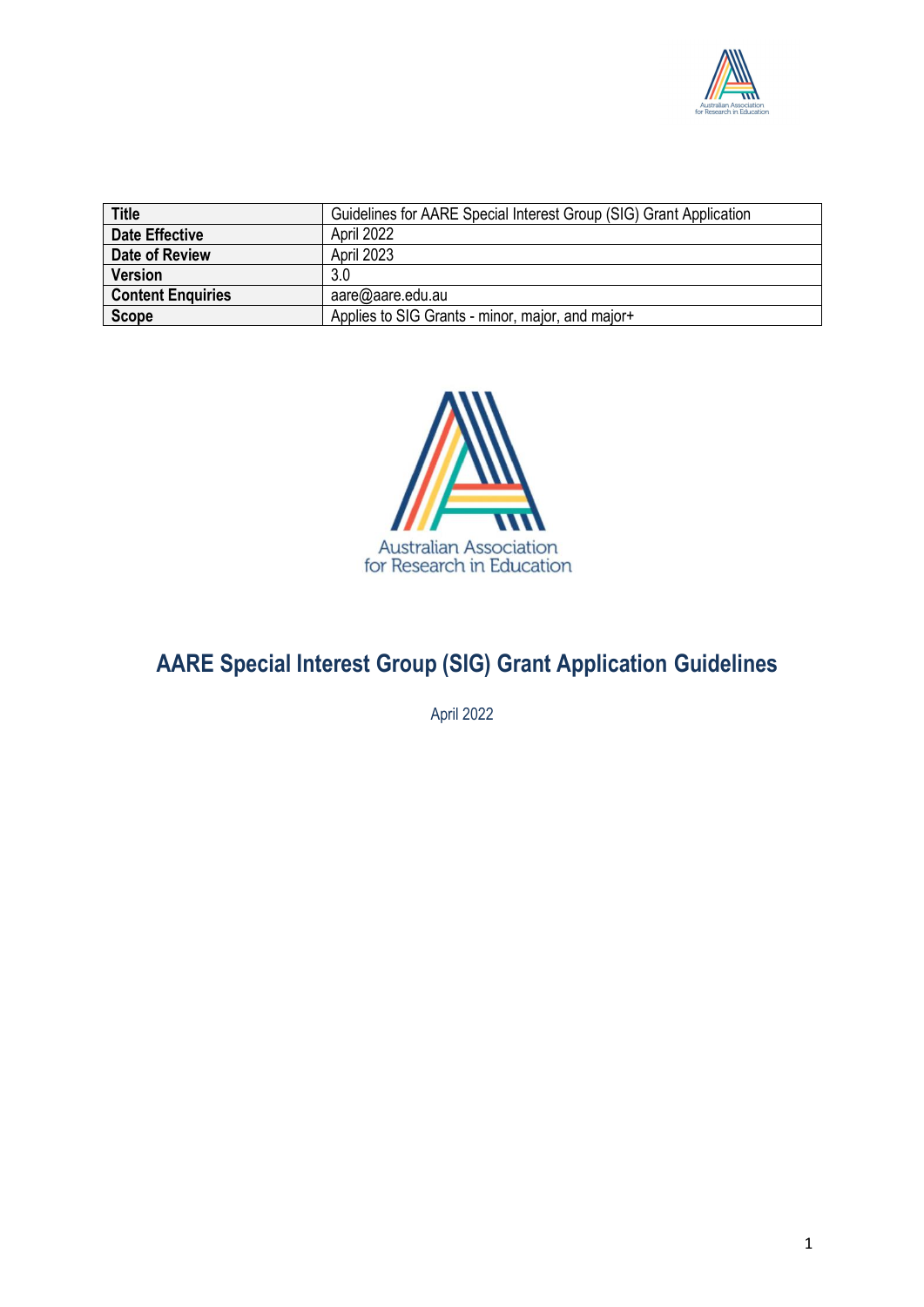

# **Contents**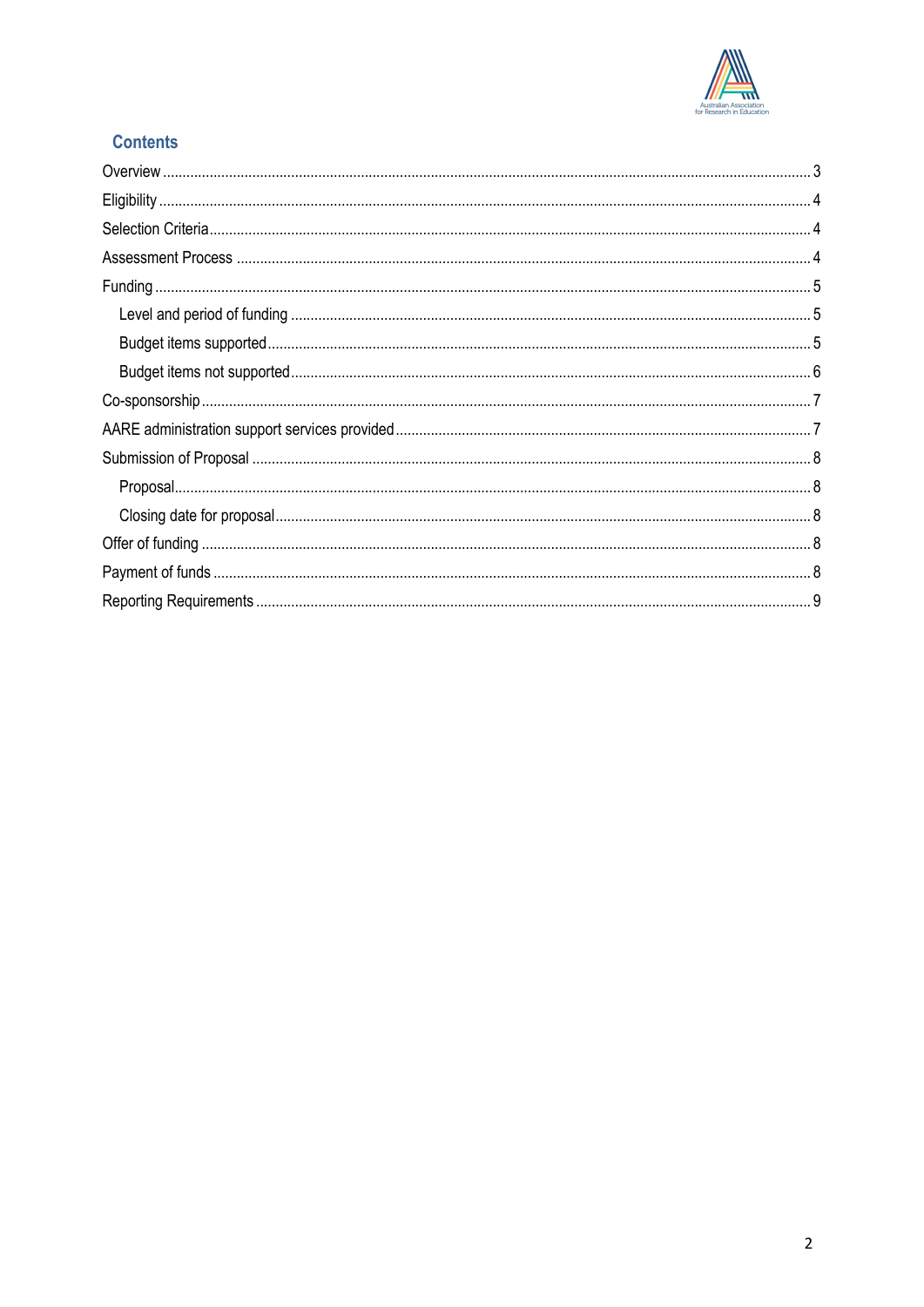

## **Overview**

The Australian Association for Research in Education (AARE) recognises the importance of Special Interest Groups (SIGs) to the work of building research capacity and strengthening collegial networks within our research community. AARE obtains its funding via membership fees and conference income. It is important to recognise that any services or funding provided by AARE is in fact drawn from the financial contributions that members make to the association. As such, it is imperative that AARE can justify expenditure to members and ensure that this expenditure is made with due diligence and in a transparent and consistent manner.

Bearing in mind the ongoing different and difficult times we are now living with, AARE encourages SIGs to explore different ways of achieving scholarly research capacity building outcomes for SIG members, AARE members and the wider education research community. To support such endeavours, AARE provides an annual funding scheme.

Applications for funding may be made for grants in three categories: Major Grants, Minor Grants and a new Major+ category (introduced in 2022). Once funding has been announced the funding levels will be advertised on the AARE website. All current SIGs are entitled to apply for grants in each financial year funding period.

SIG activities supported by this grant program are outlined at page 5 of this document. Activities should be open to all members of the relevant SIG and should benefit as many SIG members as possible. SIG Convenors should consult with the members of the SIG for feedback prior to making their application.

Proposals that benefit AARE members beyond the SIG are highly encouraged. This may include advertising the events widely, access to keynotes (in real-time or recorded), proceedings, etc. All applications for grants will be assessed by the AARE Executive Committee via a competitive process, on merit against the selection criteria outlined within this document.

These guidelines may be updated from time to time, and SIGs are advised to check the AARE website before developing and submitting applications to ensure that the most current version is being used:

www.aare.edu.au/funding-opportunities/sig-funding/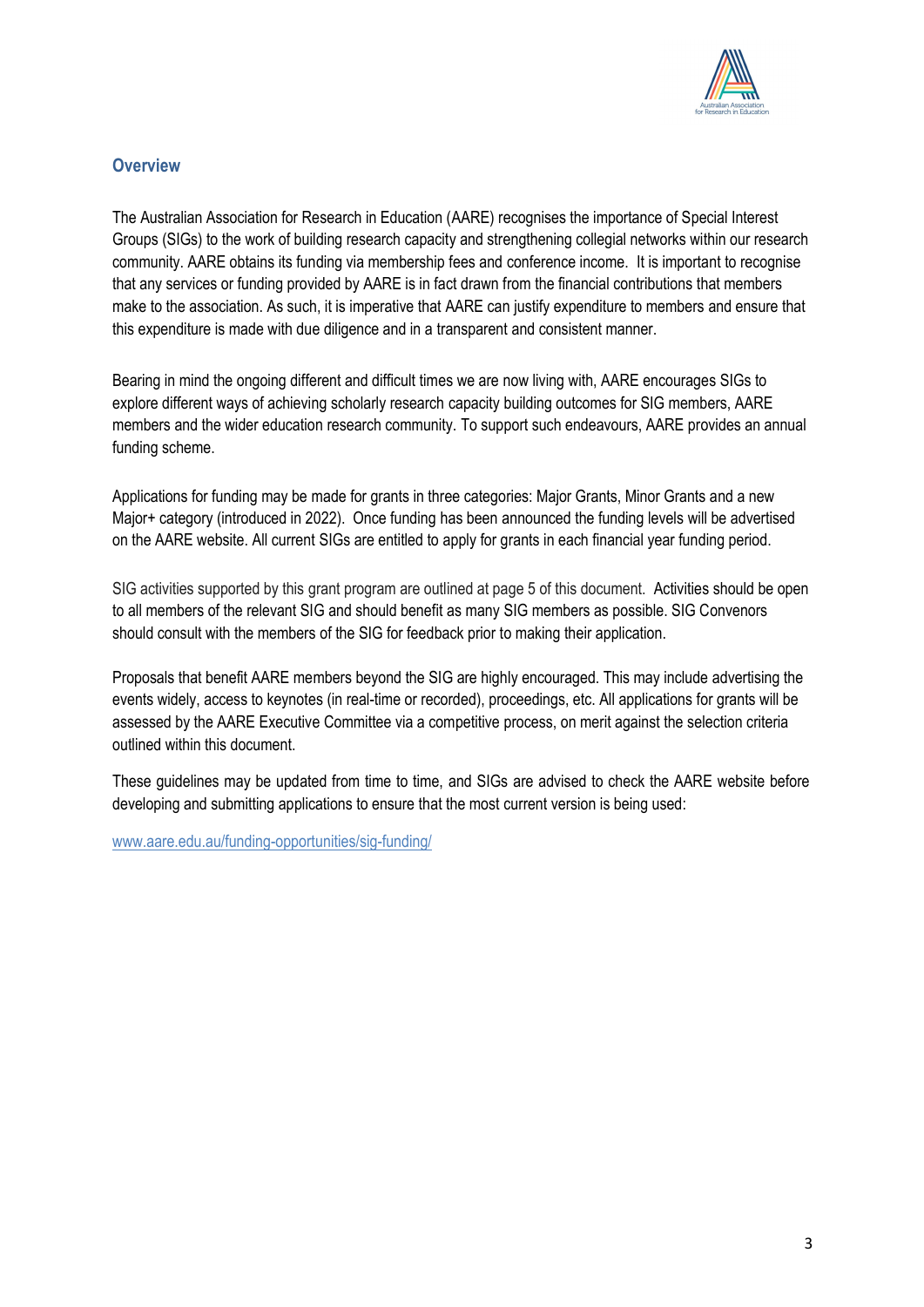

# **Eligibility**

To apply for an AARE grant the SIG Convenors and Co-Convenors must be current financial members of AARE.

The SIG must be up to date with previous funding reports. A SIG's eligibility for funding in the next round will be restricted if reporting requirements for previous AARE grants have not been met.

# **Selection Criteria**

Selection criteria for grants are:

- Evidence of consultation with SIG members
- Reach:
	- o Activities must open to all members of the relevant SIG and should benefit as many SIG members as possible
	- o Proposals that benefit AARE members beyond the SIG are highly encouraged
	- $\circ$  Promotion of AARE through the proposed activities
	- o Preference will be given to events that are held outside of the conference period (i.e. events/initiatives are spread across the financial year). This is an opportunity for AARE members to engage with the Association at more times throughout the year.
- Scholarly contribution of proposed activities:
	- $\circ$  Contribution of proposed activities to education research capacity building for SIG members
	- $\circ$  Contribution to AARE members and/or scholarly community through the proposed outcomes
- Financial stewardship:
	- $\circ$  Detailed and fully justified budget and project timeline provided
	- o Feasibility and appropriateness of proposed expenditure of funds

#### **Assessment Process**

The SIG Coordinator will convene a sub-committee of the AARE Executive to undertake assessment of funding applications. Ordinarily the sub-committee will include representatives from the Executive Management Committee, as well as the ECR and/or Postgraduate representatives on the AARE Executive and a representative who is an Aboriginal and Torres Strait Islander person.

Applications will be assessed on merit and adherence to the criteria outlined within this document.

AARE may exclude proposals at any time during the selection process. Grounds for exclusion include but are not limited to:

- not meeting the eligibility criteria set out in these Guidelines
- providing incomplete, inaccurate, or misleading information

Decisions made by the AARE Executive regarding grant applications are final and are therefore not open for negotiation. AARE reserves the right to provide full or partial funding, and where circumstances warrant, to withhold all or part of a funding allocation.

All SIGs who have submitted applications will be notified of the outcome of their proposal by mid-July. Outcomes and grant allocations will also be published on the AARE website and in the AARE Member newsletter.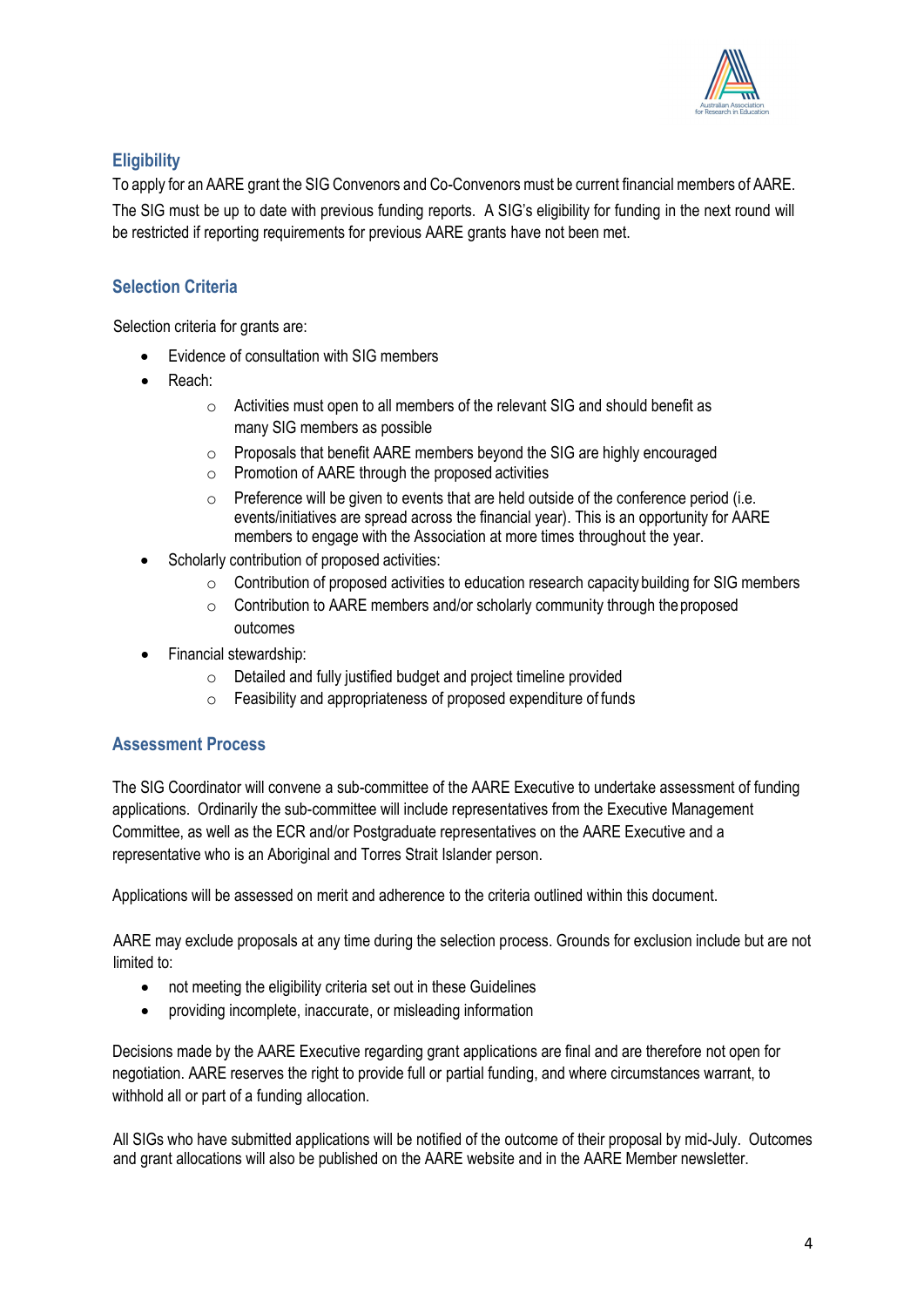

# **Funding**

## **Level and period of funding**

Three levels of grants are available: Minor grants, Major grants and Major+ grants for the value advertised on the AARE website.

Applications need to demonstrate that the level of funding is appropriate to achieve the proposed reach and scholarly contribution as per the selection criteria. In addition, for Major+ grants (a new grant level being trialled in 2022) the application needs to provide evidence of the existing, sustained capacity and activity of the SIG.

Applications for smaller grant amounts will also be considered. The funding period runs on a financial year, from 1 July to 30 June.

An application for the expenditure of the SIG grant must be made prior to finalising any commitments to ensure that funds are available for the planned activities.

Applications are due by the date listed on the AARE website: www.aare.edu.au/funding-opportunities/sig-funding/

The AARE Executive reserves the right to recommend funding amounts for an activity that may differ from those requested in the proposal.

## **SIG collaboration:**

A SIG can collaborate with one other SIG to offer an activity to the combined value of two grant levels, up to a maximum of \$8,000.

Each SIG can apply for only one grant in total per year (whether as the sole or a joint applicant). A joint application can include only one Major+ grant.

# **Budget items supported**

All budget items must be justified in the application to the satisfaction of the AARE Executive. AARE welcomes innovative approaches to building research capacity and does not aim to be overly prescriptive about budget items that can be supported. However, grants must be used for activities that promote the aims of AARE and SIGs. These include activities that:

- Address the research needs of education researchers at all career stages
- Advance high quality educational research in Australia and internationally
- Promote understandings of educational issues
- Inform education policy
- Provide a research forum for education researchers to debate current problems and issues

Budget items supported include:

- Costs associated with hosting mini conference, symposia, workshops or other events of an academic nature for SIG and AARE members (face to face observing covid-safe practices or online.
- An event with a guest presenter or series of speakers, who can provide a talk on a particular SIG theme. This could extend to a well-respected overseas academic attending virtually.
- A hybrid event that allows for participants to meet in smaller venues across multiple sites (observing covid-safe practices) and includes the simultaneous use of online platforms.
- A program of members' support and mentorship with a series of meetings and activities.
- Webpage with resources (e.g. videos, presentations, interviews) relevant to the SIG theme to sit on the AARE Website Members portal.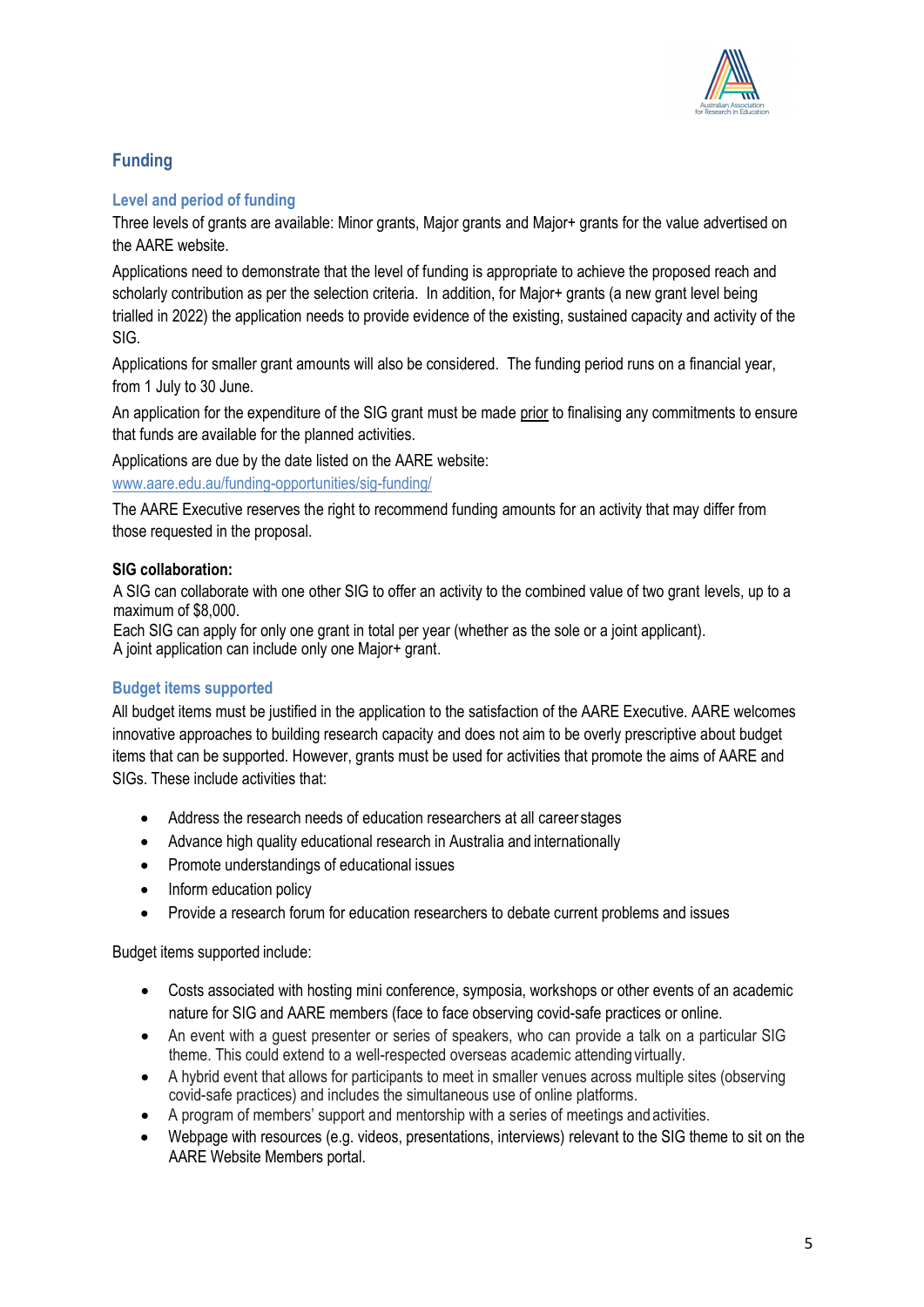

- **Webinars**
- Printing of workshop materials
- Editing of filmed online events for access via the AAREwebsite
- Transcription of filmed or recorded interviews
- Supports for Research Students and ECR linked to a mentoring program

#### **Note:**

- Each budget item will be funded only once. No duplication of funding is permitted for items already supported by funding from external sponsors.
- Where a registration fee exists for participants at a funded event, AARE members must receive a discounted registration rate.
- If a sponsored or co-sponsored activity is expected to generate delegate fees (for example event registration) then this should be indicated on the proposed budget along with an indication of what he proposed fees will pay for (how any delegate fees will be used to cover costs on a break-even basis).
- *It is an expectation that funded SIG initiatives are non-profit, therefore any underspent funds or unexpected delegate fees will return to the AARE operating budget.*
- Only those items included on the proposed budget will be funded. Should there be a need to make budgetary changes after award of the grant, a request to change expenditure against an approved budget must be made in writing to the AARE Executive Management Team and approval will be at the discretion of the AARE Executive Committee. Awardees are required to request any changes to the awarded budget prior to changes being made to plans to ensure that costs can be covered.
- Where recordings of events are made, written approval from presenters must be obtained to allow AARE to place these recordings on their website to be accessed by AARE members.

#### **Budget items not supported**

The use of AARE Grants does not support:

- Items that only benefit a small number of SIG members, unless approved by AARE and there is a transparent and equitable process for identifying the recipients of the funds. For example, if funds are to be used for the external engagement of an editor to edit a small number of individual's material, then an equitable process for identifying the individuals must be provided to AARE.
- Under the current restrictions, international travel, interstate air travel, and accommodation will only be supported if such travel meets all current restrictions. AARE will not be held liable for any changes to travel restrictions while a person is attending an event.
- Event dinners at restaurants that are outside of the actual event. NB catering for a face to face event, such as a light luncheon can be funded.
- Competitions
- Payment of honoraria to persons who are currently employed where there is a reasonable expectation that presenting at such events is part of their employment. For example, academics employed at universities and persons employed at government departments. Small payments for services or presentations may be considered if the person presenting is not employed or employed in the private sector where there is not this expectation. For example, someone providing a 'Welcome to Country' or an academic who is currently unemployed.
- Duplication of funding from co-sponsors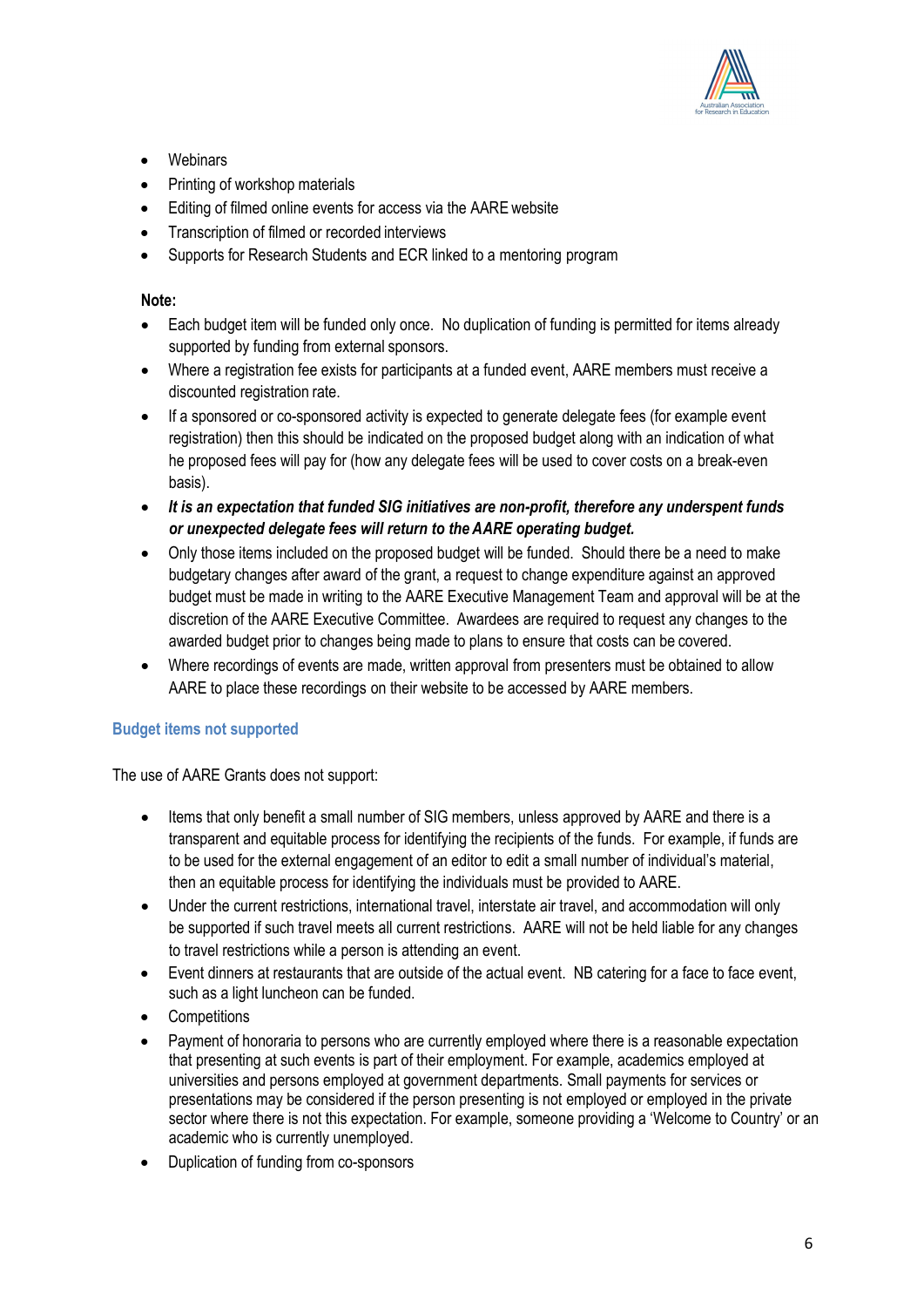

- The purchase of alcohol
- Payment of preparation fees of guest speakers/presenters that would normally be part of their presentation, or workshops
- Reimbursement of SIG Convenors time
- Employment of Research Assistants. For administration assistance please see the section below.
- Prizes/Awards with monetary value

## **Co-sponsorship**

SIGs may seek co-sponsorship from outside organisations to provide additional support for the work in their field. SIG events that are co-sponsored need to ensure that consultation occurs between the SIG Convenor and the SIG Coordinator prior to arrangement being made.

If co-sponsorship has been gained for a SIG event, details need to be provided to the SIG Coordinator detailing:

- The name of the sponsor
- The level and type of funding received. This must provide a breakdown of funding contribution by each sponsor. If there is part sponsorship of a large expense item, then a percentage of funding provided must be indicated. For example, AARE providing 80% and a university providing 20% funds for an item.
- If there is underspend on this item, the designated proportion of funding provided by each sponsor is maintained
- Purpose of funding
- Assurance that no duplication of funding will occur
- Advice regarding how AARE will be appropriately acknowledged and publicised at the event
- Confirmation of discount available to AARE members in the case of ticketedevents, or events for which registration fees are charged for attendance

#### **AARE administration support services provided**

AARE is pleased to be able to provide the following support services to all successful SIGs:

- Advertising of SIG events/initiatives to all AARE members and also specific SIGs
- Promotion of SIG events/initiatives on AARE website and social media
- Coordination of registration, including income management
- Communication with registered participants
- Uploading and dissemination of any SIG event/initiative recordings/resources via the AARE website and communication channels
- Payment of approved budgeted invoices and reimbursements

To access these administration support services, each successful SIG will be asked to provide an outline of which of the above services they will be utilising. This document should include a detailed timeline for activities and outline responsibilities such as:

- Name and contact details of project lead/s
- Who will be providing the required information / content
- Registration opening/close date
- Advertising emails to AARE members and specific SIG groups
- Advertising content for social media

Once submitted, project leads will receive feedback and information about appropriate lead times for the support activities requested.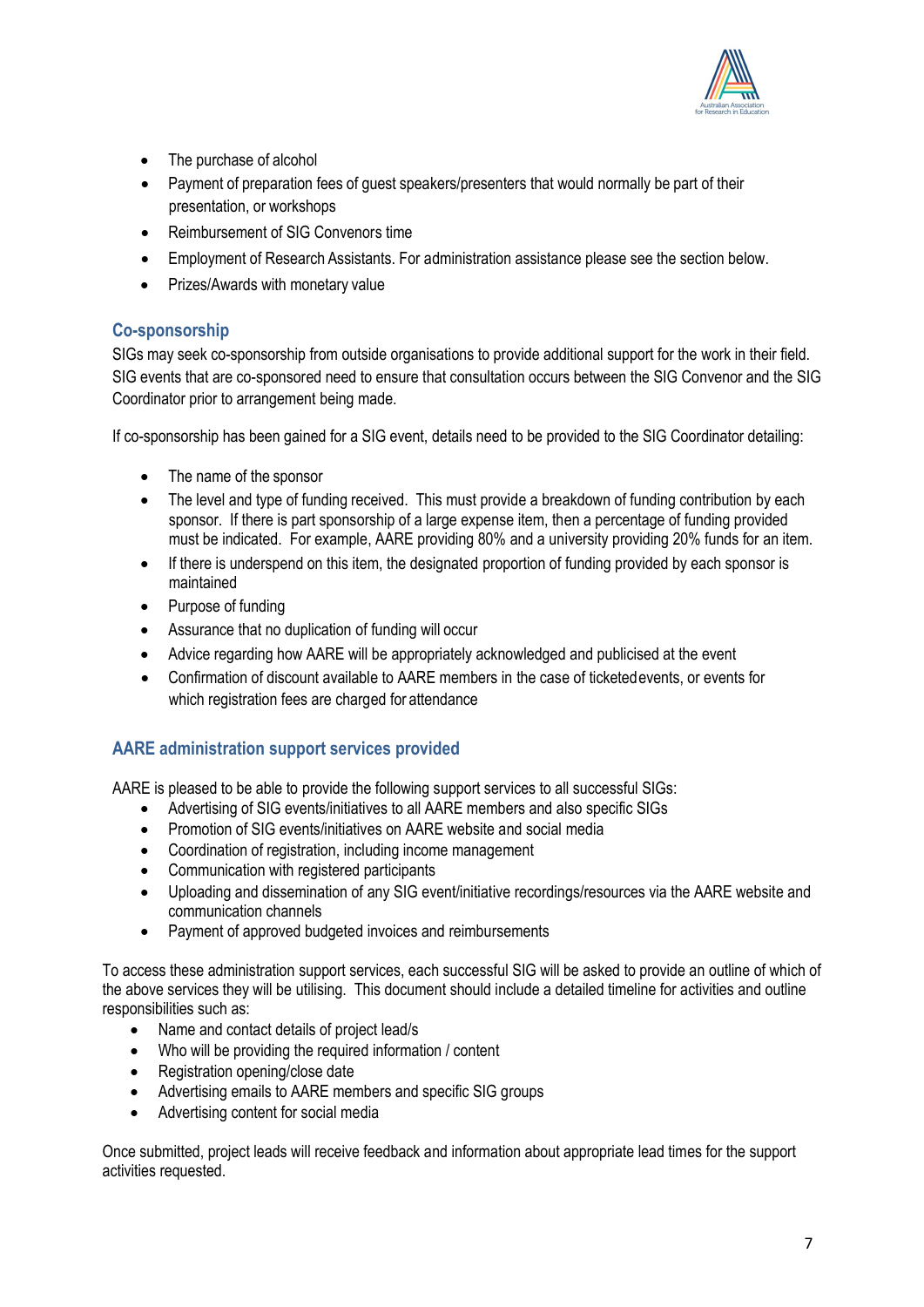

# **Submission of Proposal**

#### **Proposal**

Proposals submitted for grants must be made by the SIG Convenors and/or Co-Convenors and have been developed in consultation with the SIG group members. The application must also provide details of all information necessary for its assessment without the need for further explanation. The AARE Executive reserves the right to request further information.

Please use the form on the AARE website to submit proposal: www.aare.edu.au/assets/SIG-Funding-Application-Form-v4.docx

Applications should specify the amount of funding support requested and should include an itemised list of the expenses to be covered by the grant. If other funding, such as co-sponsorship or fees to be paid by participants, will be sought for the activity then these need to be specified on the application form.

Additions, deletions and modifications will not be accepted after submission, unless invited by AARE.

If changes to the event are required after funding has been granted a formal written request must be sent to the AARE Executive Management Team for approval.

#### **Closing date for proposal**

Applications must be received by the AARE SIG Coordinator for approval by the date advertised on the AARE website www.aare.edu.au/funding-opportunities/sig-funding/.

#### **Offer of funding**

SIG Convenors will be contacted by the SIG Coordinator via email regarding the outcome of their application by mid-July.

AARE will publicise details of successful applications, including the SIG name, activity name and details on the AARE website, and in the AARE Newsletter.

#### **Payment of funds**

For accountability reasons AARE cannot provide funds to individuals on behalf of SIGs. Receipts must be provided for all expenses for which reimbursement is claimed. Receipts should be sent to AARE by the SIG Convenor (identifying the relevant SIG) with detailed information, including relevant payment details (person's bank account details).

AARE is happy to pay in the following ways:

- Direct payment of an invoice within approved budget
- As reimbursement to a person on provision of receipts
- As reimbursement to a university on provision of receipts

All payments must be approved by the SIG convenor or project lead. AARE makes payments on a fortnightly basis and most payments will be completed within this timeframe. However, if you have an urgent request for payment please contact the AARE office - aare@aare.edu.au or call 03 5955 2412.